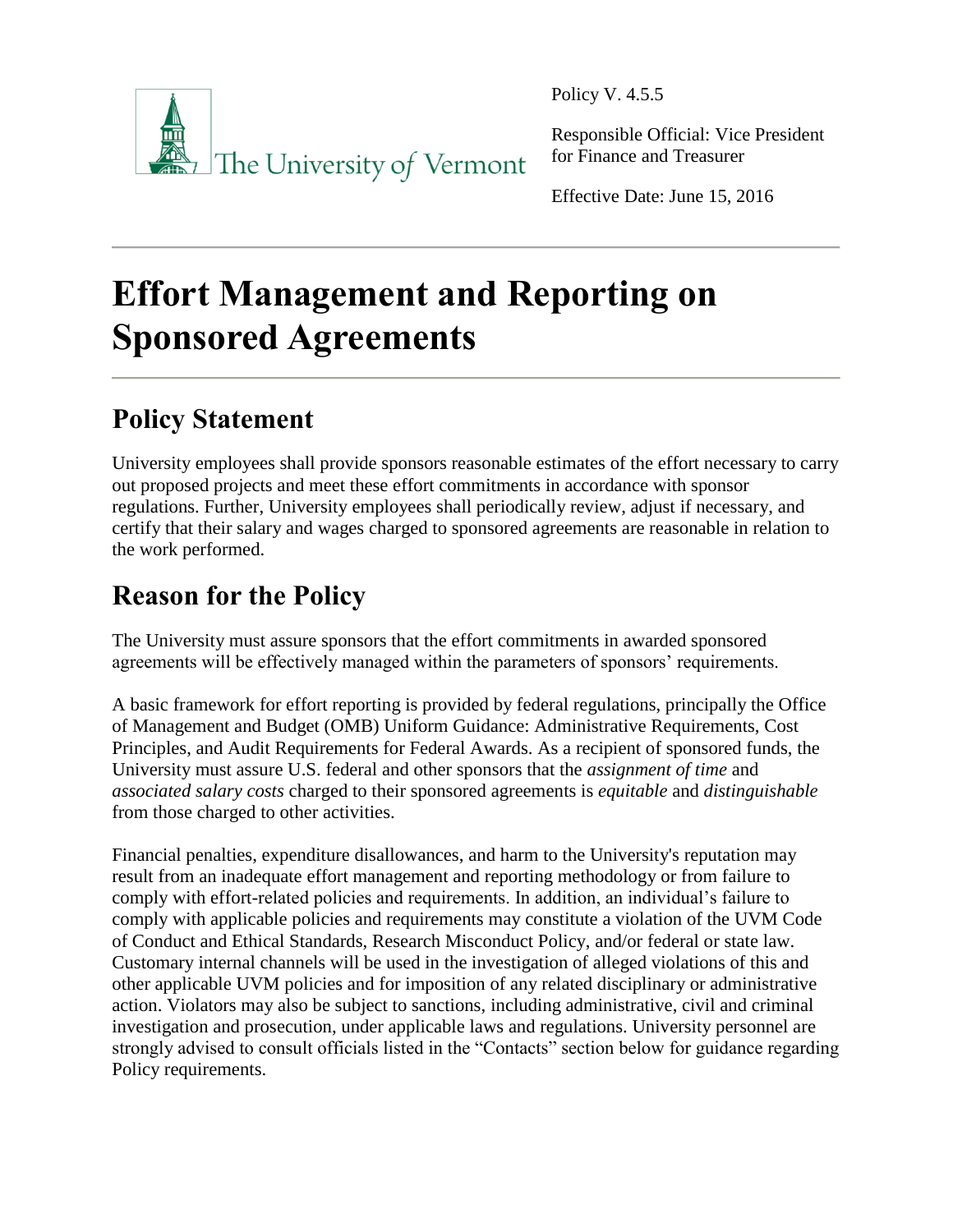# **Applicability of the Policy**

This policy applies to all University employees whose salary or wage is charged directly or indirectly to sponsored agreements.

# **Policy Elaboration**

All University employees are expected to be aware of and comply with this University policy including, without limitation, the principles and requirements listed below. Confirmed violations may result in disciplinary action. In some instances, civil claims and criminal charges may also result. Procedures for the investigation of suspected violations, imposition of disciplinary action, and the availability of grievance or appeal channels shall be governed by otherwise applicable University policies, handbooks, and collective bargaining agreements.

Significant complexities and ambiguities exist in understanding and complying with key sponsor requirements such as those of the federal government. The following key elaborations on managing and reporting effort are articulated in the remaining body of this policy to provide important policy guidance and mitigate the risk of non-compliance.

#### *University's Payroll Distribution Methods*

The University shall utilize the following two methods.

- The University shall employ the Plan Confirmation Payroll Distribution [\(https://www.uvm.edu/~cntrllrs/cas/ers/effort\\_tutorial/?Page=plan\\_confirm.html&SM=SM](https://www.uvm.edu/~cntrllrs/cas/ers/effort_tutorial/?Page=plan_confirm.html&SM=SM_methods.html) [\\_methods.html\)](https://www.uvm.edu/~cntrllrs/cas/ers/effort_tutorial/?Page=plan_confirm.html&SM=SM_methods.html) approach for *faculty and salaried staff employees*. The University shall use a prospective approach in planning, budgeting, committing and apportioning salaries to sponsored agreements as a percentage of an employee's Institutional Base Salary.
- The University shall employ the After-the-fact Payroll Distribution [\(https://www.uvm.edu/~cntrllrs/cas/ers/effort\\_tutorial/?Page=after-the](https://www.uvm.edu/~cntrllrs/cas/ers/effort_tutorial/?Page=after-the-fact.html&SM=SM_methods.html)[fact.html&SM=SM\\_methods.html\)](https://www.uvm.edu/~cntrllrs/cas/ers/effort_tutorial/?Page=after-the-fact.html&SM=SM_methods.html) method for *non-exempt hourly employees* whose effort is certified during the submission of their bi-weekly record of hours.

#### *Institutional Base Salary for Sponsored Agreements*

The Institutional Base Salary (IBS) of an individual shall be used for estimating, accumulating, and reporting salary charges to sponsored agreements and to ensure compliance with the OMB Uniform Guidance, the National Institutes of Health (NIH) Grants Policy Statement, and other applicable federal laws and regulation that permit salary and wage charges to be made to sponsored agreements.

**IBS Definition**: IBS is the base annual salary set by the University (through an academic unit or administrative unit) for an employee's regular appointment, whether that employee's professional effort for the University is spent on research, teaching, outreach, administration, patient care, or other activities, and whether that employee is appointed full-time or part-time. The following is intended to help clarify, for principal investigators and others, the meaning of IBS: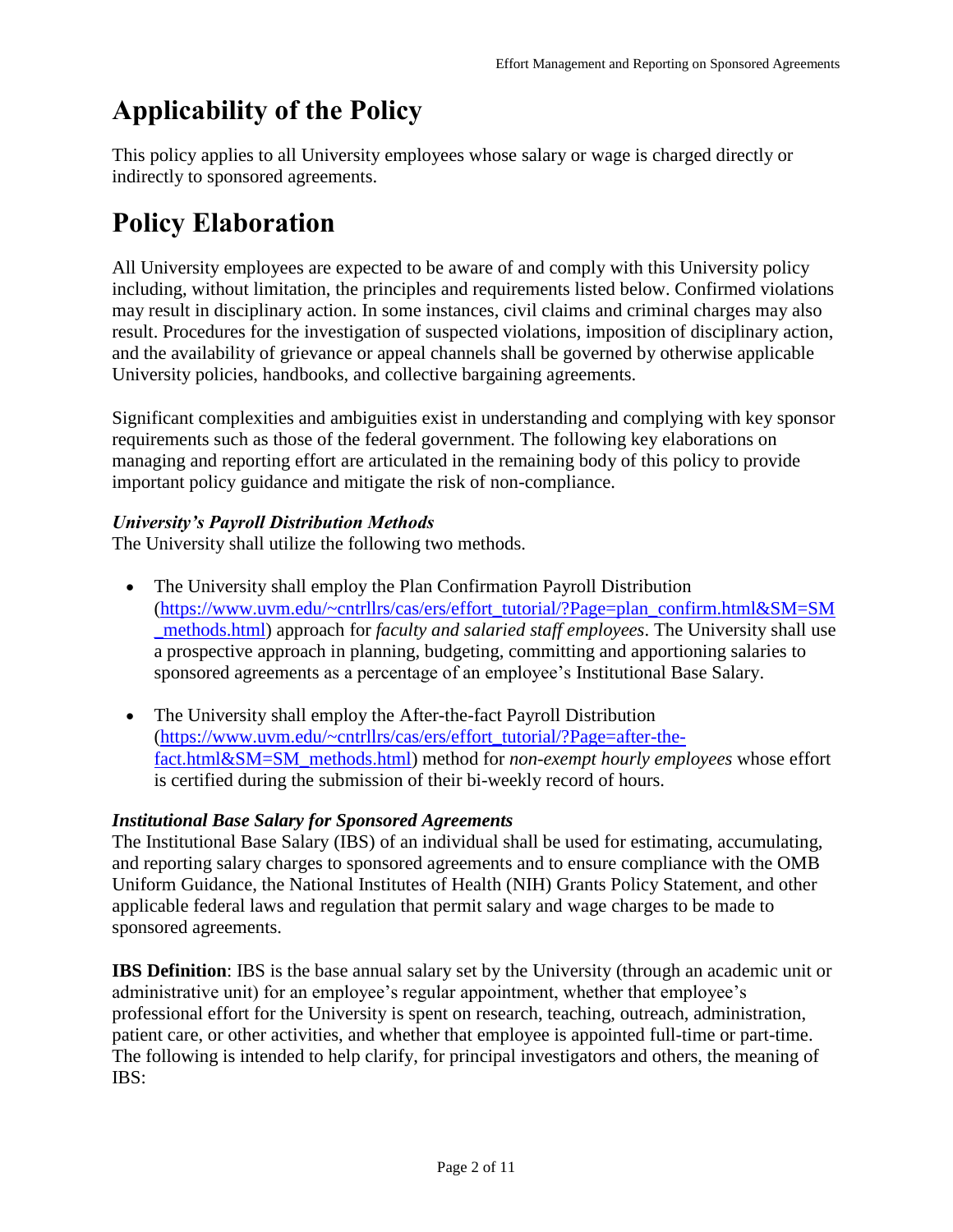- (a) IBS for faculty includes payment for the assumption of [on-going](#page-8-0) administrative duties, howsoever paid, such as those of a department chair, associate dean, or director.
- (b) Medical School faculty practice salary is included in IBS if the salary is set at the beginning of the University of Vermont Medical Center fiscal year and will be paid to the faculty member through the University of Vermont Medical Center fiscal year. If any part, or all, of faculty practice plan salary is not guaranteed through the University of Vermont Medical Center fiscal year, it is not included in the IBS.
- (c) Salary that is incentive practice income under faculty practice plans is never included in IBS.
- (d) Except as noted in subsection (a) above, IBS excludes fringe benefits, reimbursed expenses, temporary additional salary for work outside of one's regular appointment, such as supplemental compensation for overload or Continuing and Distance Education (CDE), and other University compensated activities not included in an employee's performance review or evaluation.
- (e) Income earned through non-University employment and consulting for third parties is not included in the IBS.

Note that the definition of Institutional Base Salary (IBS) may not be the same as salary definitions used elsewhere in University policies and procedures, including the definition of base salary used in collective bargaining agreements.

**Consistent Usage of IBS:** The duties included in the IBS shall be the basis from which an employee proposes effort in a sponsored agreement, apportions salary charges to a sponsored agreement, and reviews/certifies effort on a sponsored agreement.

IBS may not be increased as a result of replacing UVM salary funds with sponsored agreement funds. The IBS of an employee will not be increased during a fiscal year as a result of receipt of salary support from sponsored agreements, clinical income, and other revenues.

IBS may be changed at the beginning of any fiscal year. During a fiscal year, the IBS of an employee generally will not be changed except in the following limited circumstances:

- (a) The employee's formal appointment, and required professional effort, is changed from full-time to part-time, from part-time to full-time, or from one level of part-time effort to another level of part-time effort;
- (b) The employee receives an increase or decrease in salary as a result of assuming, or relinquishing, specific academic or administrative duties, such as serving as a department chair or program director;
- (c) The employee receives a salary adjustment as part of a University-wide adjustment of salaries that occurs during a fiscal year; or
- (d) The employee is hired or receives a salary increase for such salary actions as retention or equity adjustment, performance, promotion in rank or position.

When requesting salary support from a sponsor or providing effort on a sponsored agreement in the form of mandatory or voluntary committed cost share, the salary support requested must be based upon an individual's IBS.

Payments outside the academic appointment period (e.g., summer months for a nine-month faculty) shall be based on the IBS of the most recently completed academic appointment period.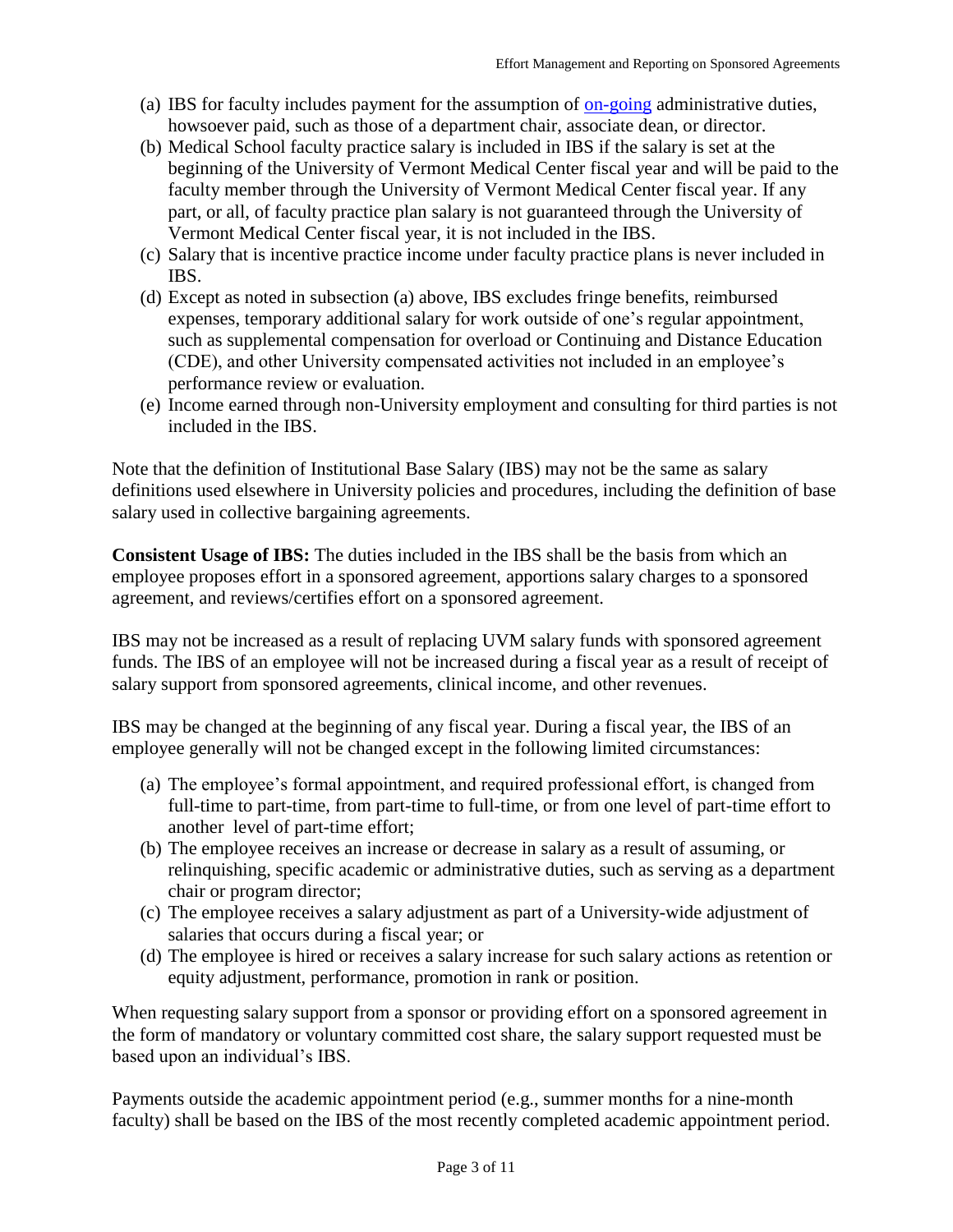**Official IBS Records**: The official annual IBS of each employee shall be determined and recorded in the University's designated system. The official IBS represents 100% effort of a fulltime-equivalent employee.

**IBS and Part-Time Employees**: The full-time-equivalent (1.0 FTE) IBS shall be used as the basis in determining the proposed and awarded FTE. For instance, the salary for a .5 FTE employee with a nine-month appointment and a \$50,000 academic year salary who proposes 10% effort will be reflected as .1 FTE effort and .9 person-months in the proposal.

Salary distribution and effort certification percentages shall be based on the employee's actual IBS. Using the same example above, 20% (.1 FTE out of .5 FTE appointment) of \$50,000 would be distributed to a sponsored agreement and the employee's effort certification data would reflect 20% effort.

#### *Non-Appointment Period*

University employees with appointments for a term that is less than 12 months (e.g., academic year) shall be permitted to propose and expend effort in the non-appointment period (e.g., summer months) to sponsor agreements, in compliance with current University policies and collective bargaining agreements where applicable. Leave times such as vacations during the non-appointment period shall not be charged to sponsored agreements. University employees shall:

- Estimate effort in the non-appointment period in sponsor proposals consistent with the effort expended during a commensurate appointment period.
- Charge sponsored agreements non-appointment period salaries for effort that occurred only during the non-appointment period.
- Certify that non-appointment period effort charged is reasonable in relation to the work performed on the sponsored agreements incurring the costs.

#### *Estimating Effort and Apportioning Salaries*

In estimating effort, apportioning salaries and reviewing/certifying effort, the University shall use the following federal guidance:

"It is recognized that teaching, research, service, and administration are often inextricably intermingled in an academic setting. When recording salaries and wages charged to Federal awards for an Institution of Higher Education (IHE), a precise assessment of factors that contribute to costs is therefore not always feasible, nor is it expected."

The *University's level of precision* of an employee's effort on each sponsored agreement or activity *shall be within 5% of an employee's total effort of the activities* included in the IBS.

#### **Principles of Committing Effort on Sponsored Agreements**

The effort commitments of principal investigators (PI) and key personnel must be sufficient to ensure oversight of financial, scientific and compliance aspects of a sponsored activity, and must be in proportion to the size and scope of the project.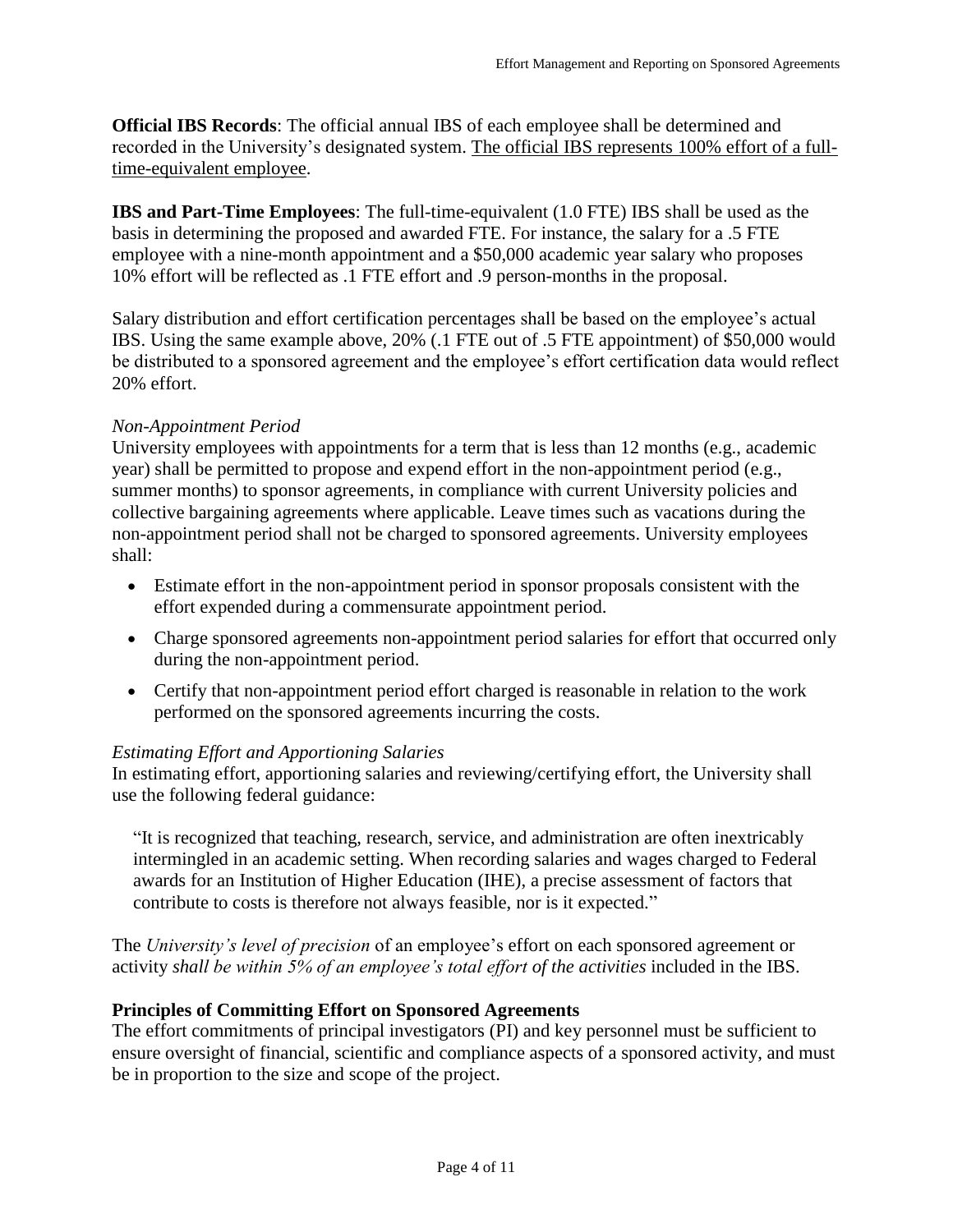**Minimum Effort**: The University requires a minimum of .01 FTE commitment for PIs and key personnel during the period of any sponsored agreement with noted exceptions below. For specific types of sponsored agreements, such as career development awards, higher minimum commitments are required and shall be considered as the minimal effort commitment.

**Other Personnel Effort**: In sponsored agreement proposals, the PI shall propose effort which is consistent with the description of the individual's role on the project. For instance, the effort for *[other significant contributors](#page-8-1)* shall be listed "as needed" and not be considered as committed effort on NIH-sponsored agreements.

**Maximum Allowed Effort on Sponsored Agreements**: Employees with University responsibilities outside of sponsored agreements shall be precluded from committing and charging 100% of their time to sponsored agreements.

**Voluntary Cost Share of Effort**: The University discourages *voluntary cost share* (both committed and uncommitted cost share) and expects the sponsors to bear the full cost of the sponsored agreement.

- Committed Cost Share of Effort When approved, the effort associated with committed cost share will be included in the proposal and shall be considered part of the commitment of time on a sponsored project.
- Uncommitted Cost Share of Effort Effort which is over and above the committed effort on a sponsored project is not considered part of the commitment of time on a sponsored project and does not have to be included in the proposal.

**Sponsor-Imposed Salary Cap and Effort**: The effort associated with any salary above a sponsor-imposed salary cap shall be considered effort and be considered a part of the employee's 100% effort.

**Committed Effort during a No-Cost Extension Time Period**: The PI shall comply with the requirements for committed effort as stated in the terms and conditions of the sponsored agreement during the no-cost extension time period. Specific funding agency guidelines should be consulted for additional guidance on sponsors' expectations with respect to changes in effort.

**Institutional Training Grants**: An effort commitment is expected for the named research training program director, since they will be expending effort in coordinating the training program. Faculty mentors effort on institutional training grants shall be assigned to the specific research projects on which the trainees are involved but not be considered a commitment of effort on the institutional training grant.

**Exceptions**: Faculty-committed effort is not required for equipment and instrumentation grants, doctoral dissertation grants, student augmentation grants and individual fellowships. No commitment of effort is expected from faculty mentors on individual training grants or institutional training grants.

**Accounting for Committed Effort**: The University must account for the expended effort associated with the committed effort of PIs and key personnel on any sponsored agreement, regardless of whether the principal investigator or key personnel charges the sponsored agreement for such effort.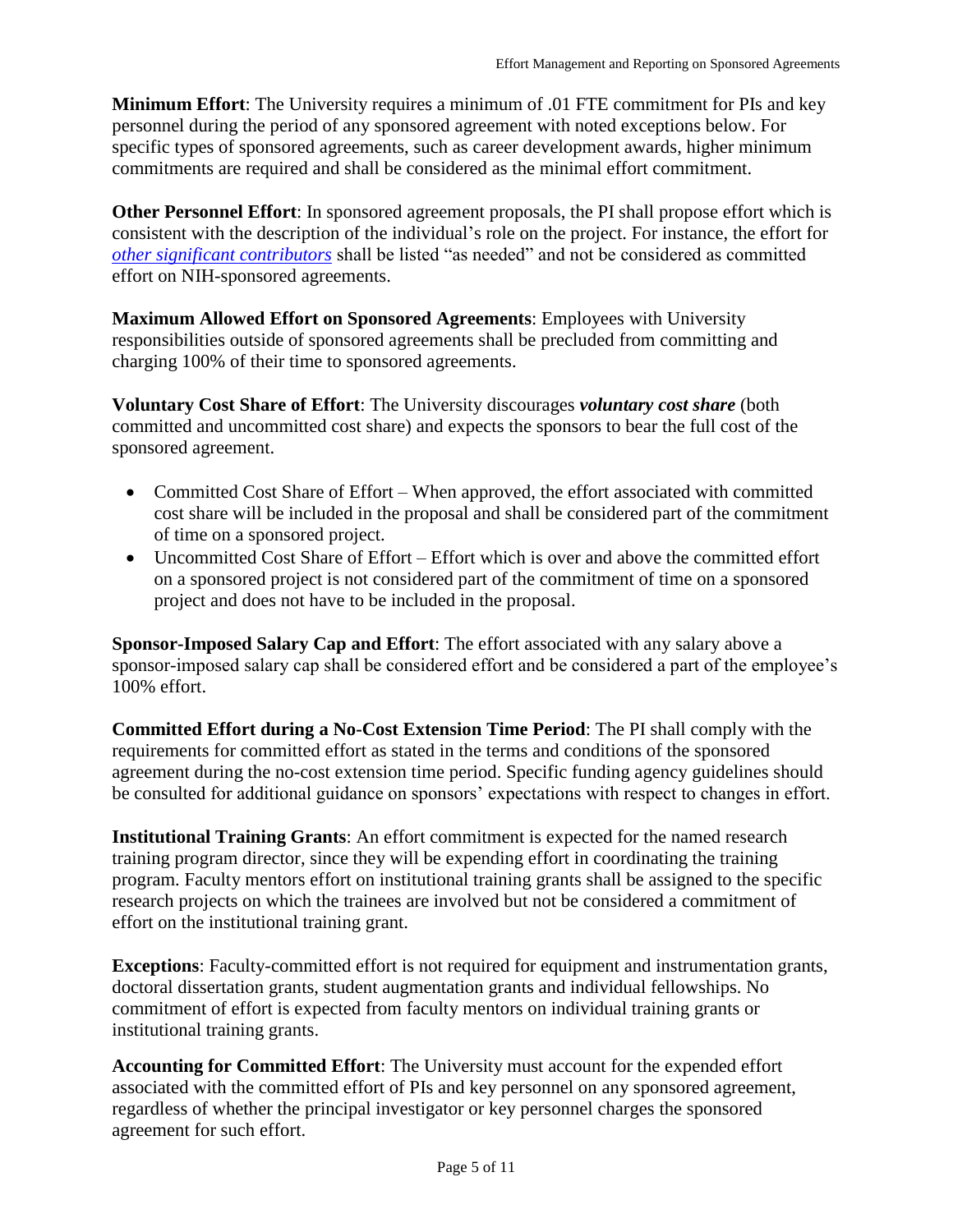#### *Effort and Requesting Salary Support in Sponsored Agreement Proposals*

**Training**: All PIs submitting sponsored proposals and other University employees charged directly or as cost share on sponsored agreements shall complete required University training on this policy and associated procedures.

**Estimating Effort in Proposals**: Given the nature and complexity of the project, employees shall be reasonable and accurate in estimating effort. In addition, the proposed effort of the personnel in each sponsored agreement proposal shall be reasonable in relation to their other respective University-compensated activities.

**Requesting Salary Support**: Unless sponsor regulations state otherwise, the amount of salary support requested shall be determined by multiplying the proposed level of effort by the IBS. The PI should request a commensurate amount of salary funding to the extent allowed by the sponsor. Sponsor uncompensated effort described in the proposal shall be considered a commitment of effort.

#### *Managing Committed Effort on Sponsored Agreements*

**Committed Effort upon Receipt of Sponsored Agreement**: The PI shall assess whether the committed effort in the sponsored agreement remains reasonable based on the activities included in the PI's IBS. The PI and other key personnel of sponsored agreements shall meet the level of effort committed in the awarded terms and conditions as required by sponsors.

**Reduction of Effort Commitments**: At award and during the life of the agreement, the PI shall obtain University approval and any required sponsor prior approval for disengagement from the project for three consecutive months or significant (25% or more) reduction of effort for the PI and key personnel named in the Notice of Award (NOA).

When reductions of effort in other key personnel not specifically named in the NOA will cause a change in the scope of work, the PI shall obtain prior approval from the sponsor.

#### *Effort associated with Sponsored Proposals*

Effort associated with preparing, submitting and supporting sponsored proposals is considered a [department administration](#page-7-0) activity and *shall not be directly charged to an existing sponsored agreement* unless that sponsored agreement specifically includes the submission of sponsored proposal as part of its scope of work.

#### *Effort Planning, Charging and Verification on Sponsored Agreements*

The [responsible official,](#page-8-2) e.g., Department Chair of each unit shall ensure that the planned and expended effort of his/her respective unit personnel are integrated into the unit's planning and budgeting, and are consistent with the charging of salary and wages on sponsored agreements and the verification of effort in relation to work performed.

**Effort Planning and Budgeting**: University planning and budgeting instruments such as the annual record of work expectations for faculty and the unit's fiscal year budget should include the required committed/planned effort on sponsored agreements for each upcoming academic year, University fiscal year and sponsor budget time periods.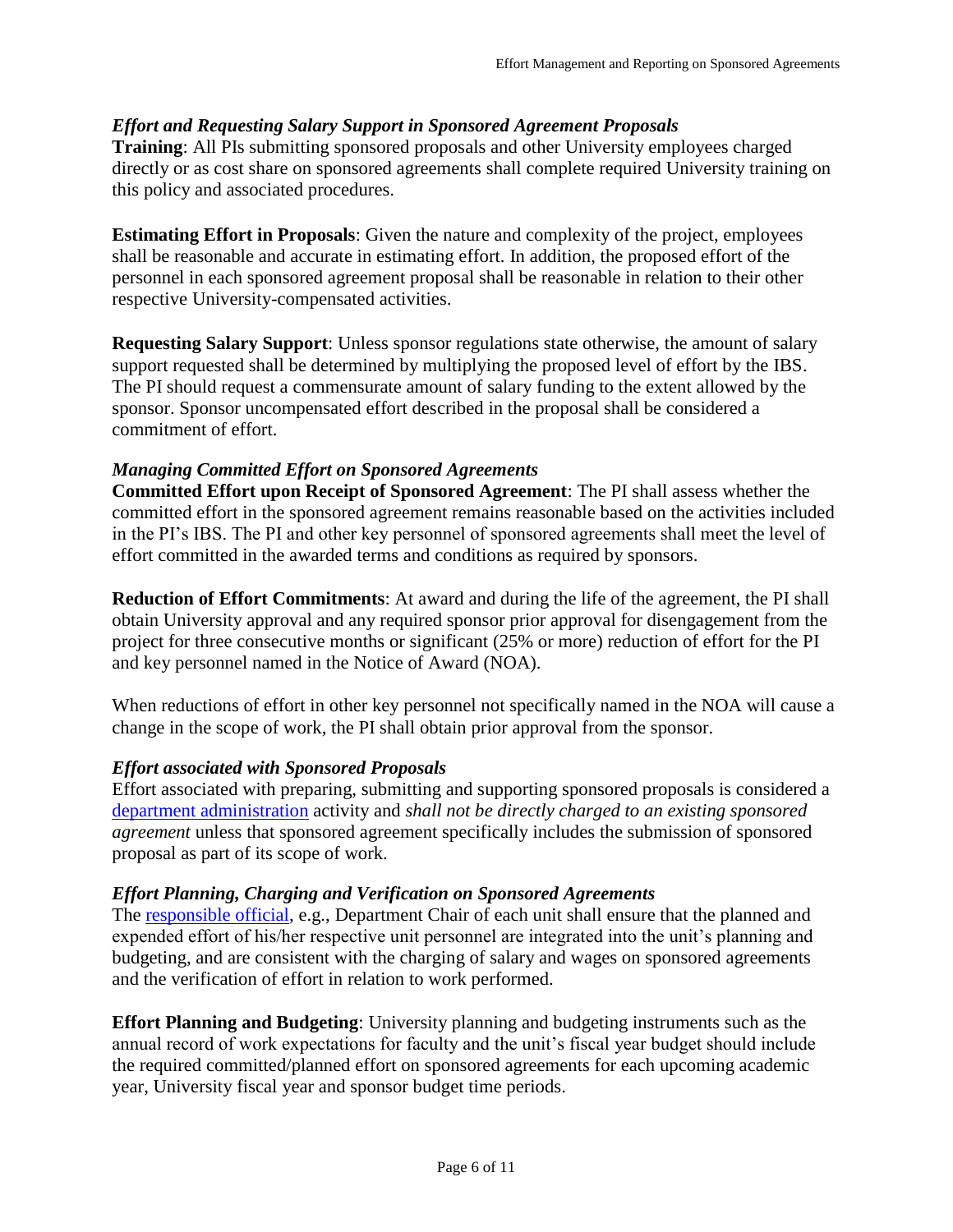**Charging of Salaries and Wages to Sponsored Agreements**: Salaries charged to sponsored agreements shall be *based on the planned or actual effort* applied by employee(s) toward those respective sponsored agreements. Wages shall be charged based on actual effort on sponsored agreements and be posted in a timely manner. All necessary payroll adjustments must be made such that the *final amount* charged to the sponsored agreement is accurate, allowable and properly allocated.

**Verification of Effort**: On a quarterly basis, the planned and actual effort of all employees on sponsored agreements shall be verified as reasonable by the Principal Investigators or employee. Any *anticipated* or *retroactive significant changes of effort* shall be communicated by the employee to their appropriate *[responsible official](#page-8-2)* or designee in a timely manner.

#### *Certification of Effort for Faculty and Salaried Staff*

The University shall conduct an annual effort reporting certification process for faculty, exempt staff and non-exempt salaried staff.

**Faculty and Salaried Staff Certification (Semi-Monthly Payroll)**: Faculty and salaried staff shall *certify on an annual basis* that their salaries charged to sponsored agreements and other University activities is reasonable in relation to the work performed. Supervisors with first-hand knowledge of an individual's effort may certify on behalf of the individual.

**Certifying Effort with [Suitable Means of Verification](#page-8-3)**: On an exception basis, a responsible official who does not have first-hand knowledge, but has suitable means of verification may certify an employee's effort. In each exception, the responsible official shall maintain *a written description of what was used as the suitable means of verification* for future audit purposes.

**Re-certifications of Effort**: Retroactive salary adjustments are highly discouraged for periods for which effort has already been certified. Once effort has been certified for a given period, requesting a retroactive salary adjustment for that period calls into question the reliability of the certification process. Along with an amended effort certification and a proposed salary adjustment, a full explanation by the employee shall be submitted to Cost Accounting Services for consideration.

#### *Certification of Effort for Non-Exempt Hourly Employees*

**Non-Exempt Hourly Employees (Bi-weekly Payroll)**: *During the time submission process*, employees shall certify that their time charged to a sponsored agreement and other University activities is reasonable in relation to the work performed. Supervisors shall review and approve their respective non-exempt hourly employees' time submissions for reasonableness and accuracy.

#### *Responsibilities*

**Principal Investigators** shall ensure that applicable prior approvals of effort reduction are obtained in a timely manner. PIs shall monitor the reasonableness of salary and wage charges of personnel on their respective sponsored agreement(s) in relation to worked performed.

**Reviewers/Certifiers**: Employees, Principal Investigators or responsible officials reviewing/certifying effort on someone's behalf are responsible for reviewing and/or certifying the reasonableness of salary and wages on sponsored agreements in relation to work performed.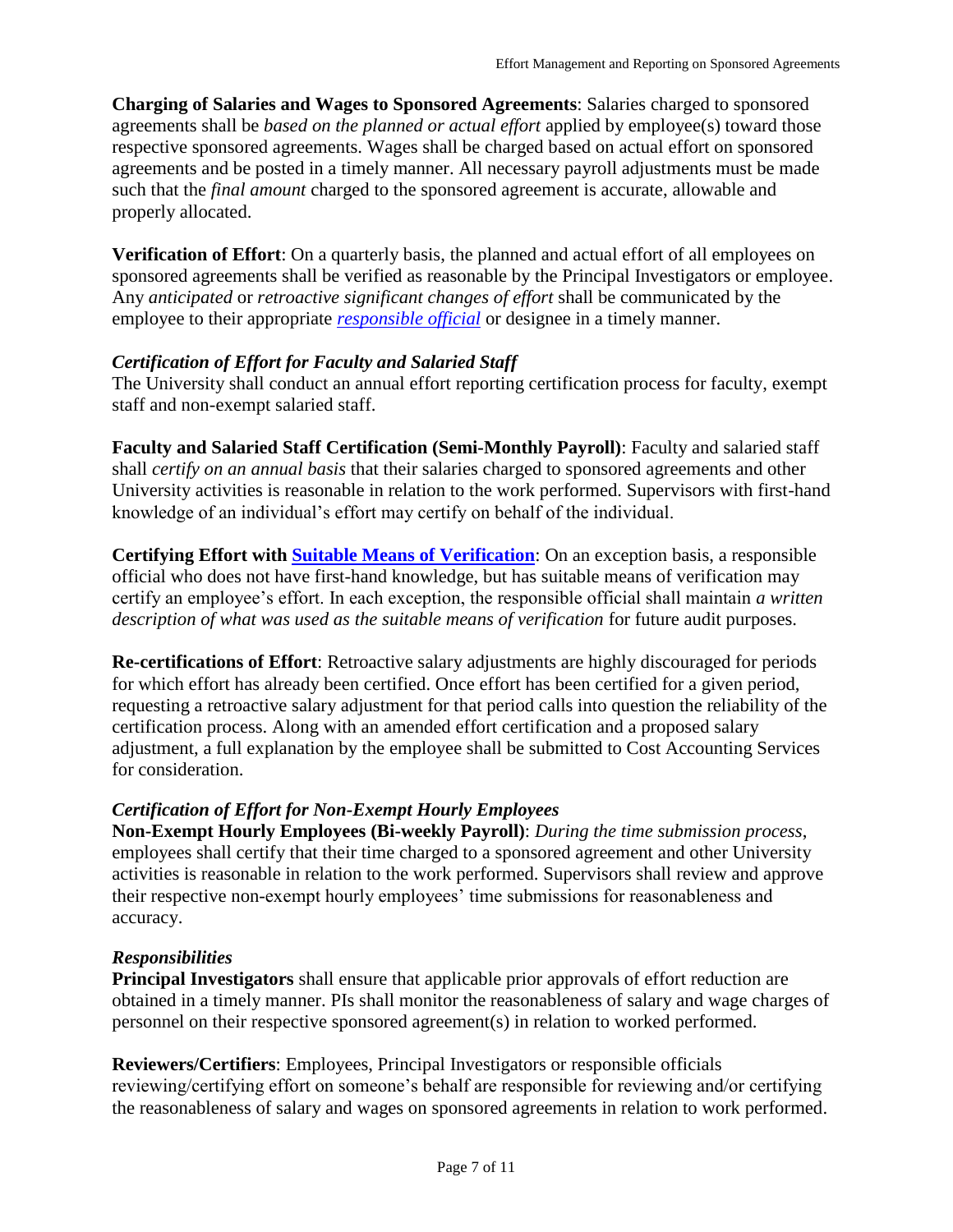**Deans, Department Chairs, and Directors** shall ensure that this policy and associated procedures are implemented within their respective unit(s). The implementation of the policy shall include but is not limited to:

- Ensuring applicable employees such as PIs, staff, and administrators meet effort management and reporting training requirements.
- Allocating administrator resources to conduct the unit's effort administrator responsibilities.
- Instituting effective internal controls to ensure compliance with this policy.
- Ensuring effort certification is reviewed and completed within the University designated timeframe.

**Unit Effort Administrators** shall be the first-line responders on effort management and reporting questions for their respective unit. Unit effort administrators shall be proficient in using the University-designated effort management and reporting system and the associated procedural requirements.

**Cost Accounting services (CAS)** shall provide training and support on this policy and related business practices/procedures. CAS shall provide the central administration oversight of the University's effort management and reporting system.

**Sponsored Project Administration (SPA)** shall ensure that the effort commitments and other effort-related data are consistently recorded per the associated procedures of this policy.

**Office of Audit Services** shall ensure the periodic testing and reporting on the integrity and compliance of the University's effort management and reporting policy.

### **Definitions**

<span id="page-7-0"></span>*Departmental Administration*: Administrative and support services that benefit common or joint departmental activities or objectives in academic deans' offices, academic departments and divisions, and organized research units.

*First-hand Knowledge*: Direct evidence of work performed. One may have first-hand knowledge of work performance by either performing the work or supervising the individual performing the work. Department chairs for faculty and principal investigators are examples of supervisors who may have first-hand knowledge.

*Key Personnel*: An individual who contributes to the scientific or scholarly development or execution of a sponsored agreement in a substantive, measurable way. In the context of establishing commitments and tracking effort, a key person is defined as the principal investigator, all co-investigators, and all individuals explicitly listed as key personnel in the proposal. In situations in which the proposal does not explicitly list key persons, the University defines key personnel as the principal investigator and all co-investigators on a sponsored project.

*Mandatory Cost Share:* Cost sharing that is *required by statute or program requirements* as a condition of the agreement. A sponsor may require that the University share in the cost of the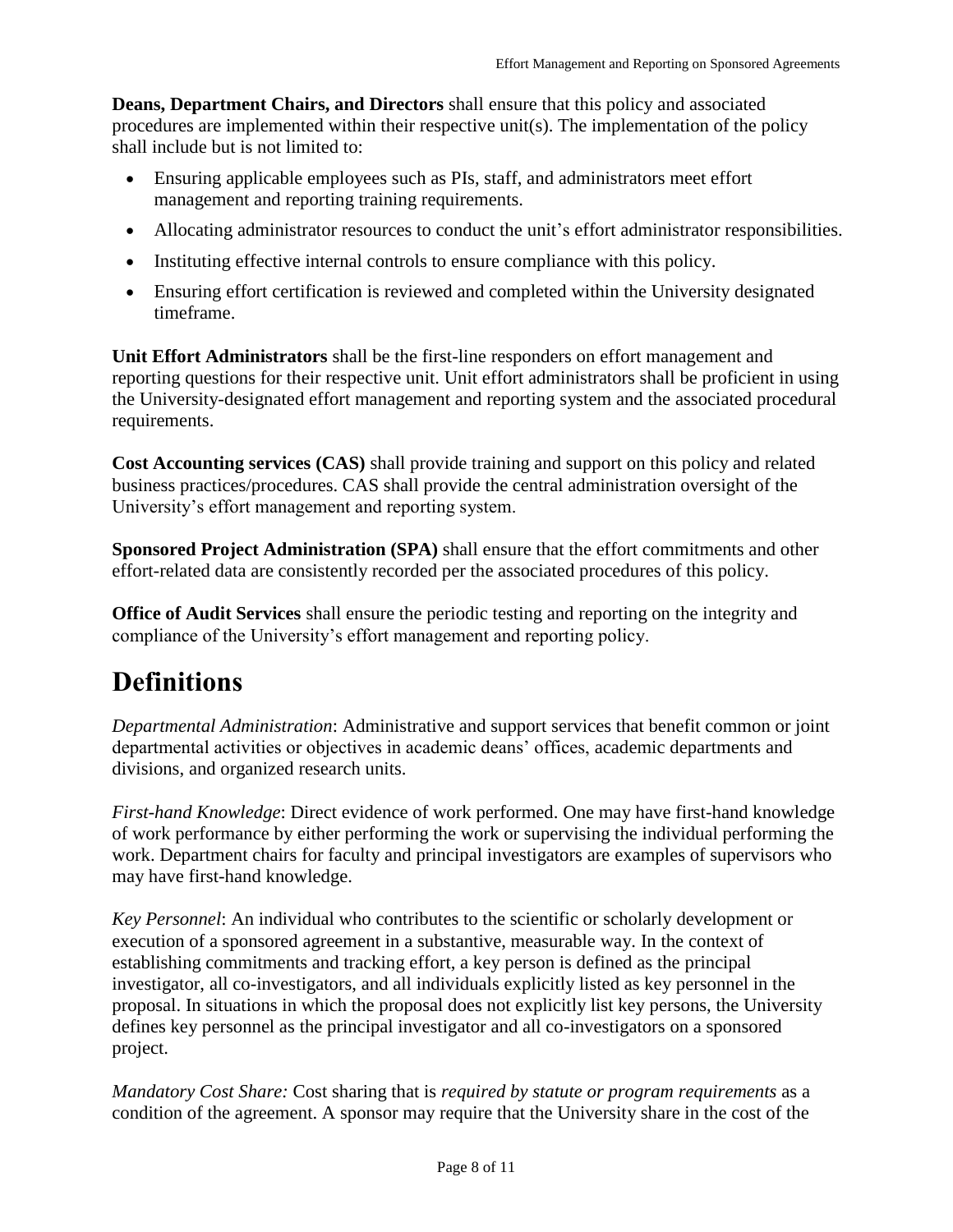sponsored agreement, either by individual award or by placing that requirement in the Request for Proposals (RFP) or on an institutional basis through overall sponsor requirements.

<span id="page-8-0"></span>*On-going duties*: Those duties which extend for at least one semester or 15 weeks in length or longer. Examples of on-going duties are appointments for department chairs and directors. Ongoing duties for continuing education are not included in the IBS definition.

<span id="page-8-1"></span>*Other Significant Contributors (OSCs)*: Individuals who have committed to contribute to the scientific development or execution of the project, but are not committing any specified measurable effort (in person months) to the sponsored agreement. These individuals' efforts are typically presented "as needed" (individuals with measurable effort cannot be listed as Other Significant Contributors). OSC would also be an appropriate designation for mentors on Career awards.

*Overload*: Supplemental work performed for the home department or another academic department during the regular appointment that is over and above a faculty member's regular workload assignments.

<span id="page-8-2"></span>*Responsible Official*: A responsible official is typically a Principal Investigator on a sponsored agreement, a Dean, Department Chair, Director, administrative unit manager or an employee's direct supervisor.

*Significant Change of Effort*: A 5% or greater change in effort of an employee's total effort is considered a significant change that must be communicated. Examples of significant changes include:

- The beginning or ending of work on a sponsored agreement or an internal funded project.
- A material change in the scope of work on a sponsored agreement.
- An increase or decrease in the number or level of courses taught.
- A new committee or major administrative assignment or relief from a committee or major administrative assignment.
- The beginning or ending of a sabbatical leave, a leave without pay, or a prolonged sick leave.
- Status changes from part-time to full-time or vice versa.

*Significant Reduction in Effort*: In the context of sponsor requirements for prior approval, a Significant Reduction in Effort is a reduction by 25% or more in the time devoted to a project from that approved at the time of the award, or the absence from the project of three or more months.

<span id="page-8-3"></span>*Suitable Means of Verification*: The process through which one receives assurance that effort was provided as stated so that an effort certification *may be approved by an individual not having first-hand knowledge*. Suitable means of verification *requires the documented review* by an individual, such as the PI, project director, supervisor, or an employee who has first-hand knowledge that the work was performed.

*Supplemental compensation:* Compensation paid by and through the University during the regular appointment period of a faculty member in excess of his or her Institutional base salary. *Voluntary Cost Share:* Cost sharing that is offered by the grantee when *not specifically required by the sponsor*. Per OMB clarification letter dated 1/5/2001, when no cost share is required by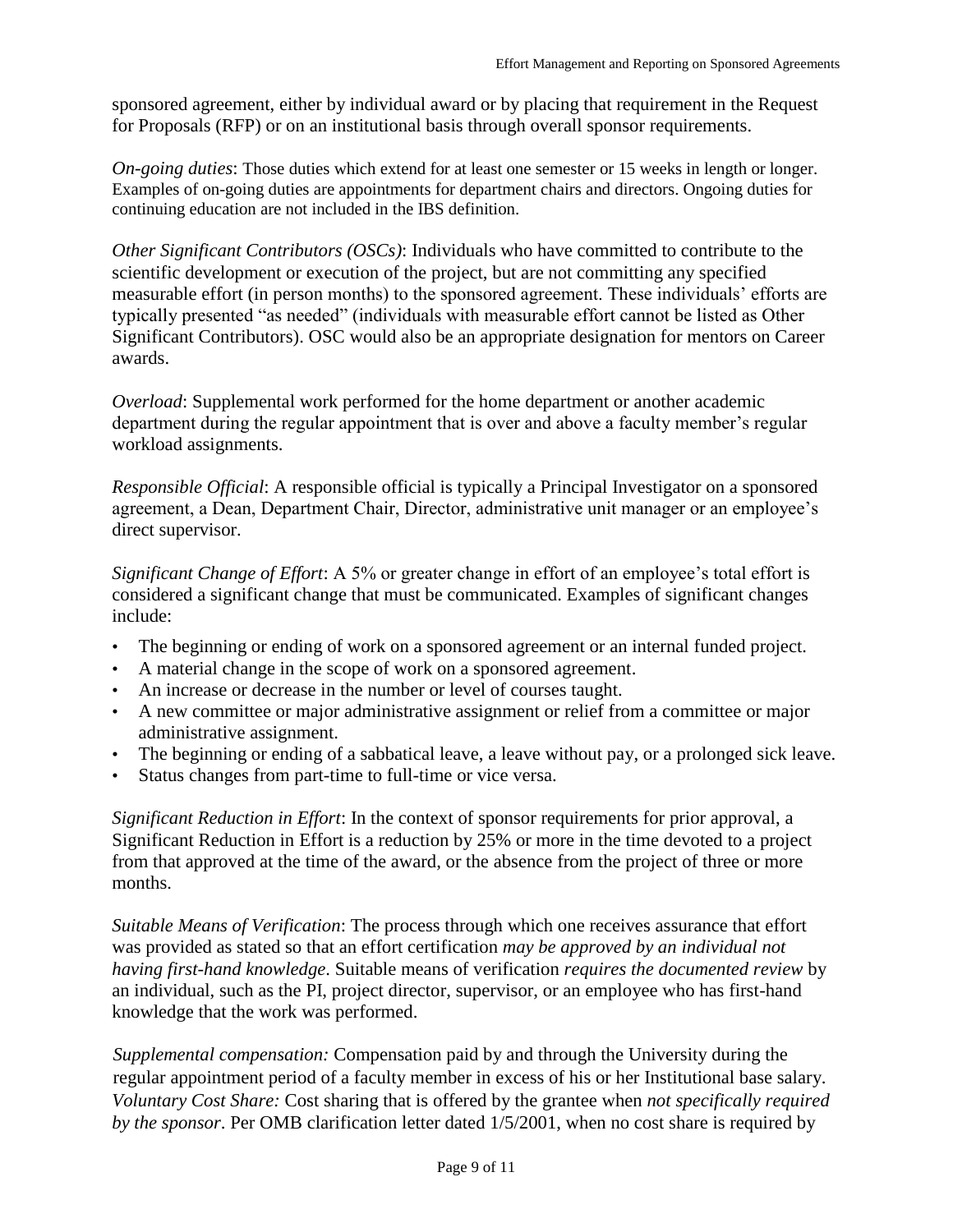the agency and the University commits to sharing costs in the proposal, *in either the budget or narrative*; then the cost share is considered voluntary committed cost sharing and must be provided and accounted for.

*Voluntary Uncommitted Cost Share (VUCS):* Expended effort that is *over the committed effort* in the proposal. For example, the PI's committed effort on a sponsored agreement is 10% but the PI devotes 15% of her time on the project. The 5% effort difference is considered voluntary uncommitted cost share (VUCS) and shall be included in the effort as part of the faculty's instruction and departmental research activity. No separate accounting is required.

### **Procedures**

University Financial Management-Operations Manual <http://www.uvm.edu/~fmoprman/>

### **Forms**

None

# **Contacts**

Questions related to the operational interpretation of this policy should be directed to:

Assistant Controller Cost Accounting Services (802) 656-1375 [Michael.Meunier@uvm.edu](mailto:Michael.Meunier@uvm.edu)

The Vice President for Finance and Treasurer is the official responsible for the interpretation and administration of this policy.

# **Related Documents/Policies**

National Institutes of Health Grants Policy Statement <http://grants.nih.gov/grants/policy/policy.htm> National Science Foundation Award and Administrative Guide [http://www.nsf.gov/publications/pub\\_summ.jsp?ods\\_key=aag](http://www.nsf.gov/publications/pub_summ.jsp?ods_key=aag) OMB Uniform Guidance: Administrative Requirements, Cost Principles, and Audit Requirements for Federal Awards [http://www.ecfr.gov/cgi-bin/text](http://www.ecfr.gov/cgi-bin/text-idx?SID=704835d27377ef5213a51c149de40cab&node=2:1.1.2.2.1&rgn=div5)[idx?SID=704835d27377ef5213a51c149de40cab&node=2:1.1.2.2.1&rgn=div5](http://www.ecfr.gov/cgi-bin/text-idx?SID=704835d27377ef5213a51c149de40cab&node=2:1.1.2.2.1&rgn=div5) Code of Conduct Ethical Standards University Policy [http://www.uvm.edu/policies/general\\_html/businessconduct.pdf](http://www.uvm.edu/policies/general_html/businessconduct.pdf) Cost Transfers Involving Sponsored Agreements University Procedure <http://www.uvm.edu/~uvmppg/ppg/grants/costtrans.pdf>